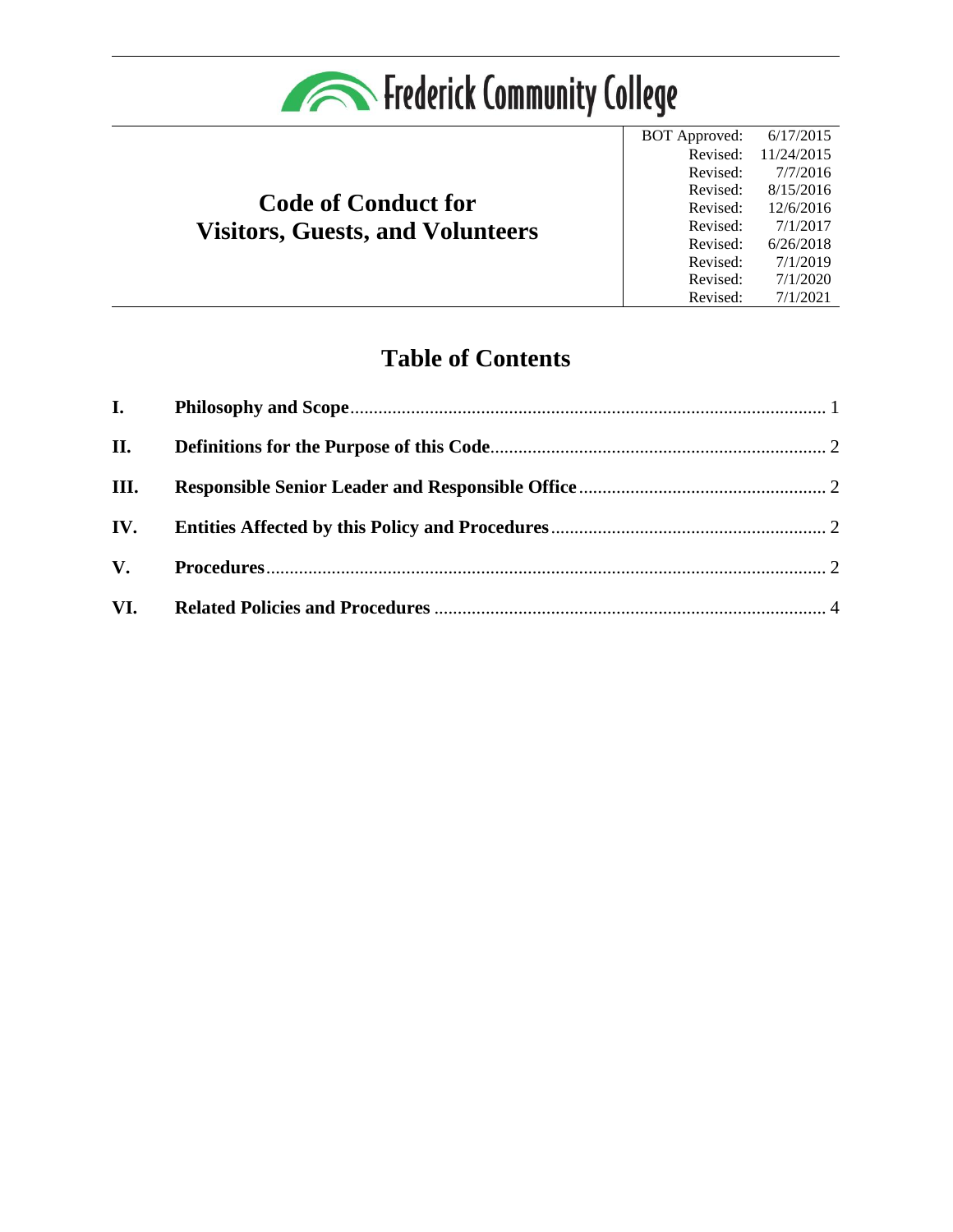## <span id="page-1-0"></span>**I. Philosophy and Scope**

The Code of Conduct for Visitors, Guests, and Volunteers at Frederick Community College ("FCC" or the "College") is designed to promote and preserve a safe environment for all who attend and participate in College-sponsored virtual and in-person events or use College services. Visitors, guests, and volunteers are subject to federal and state laws, county and municipal ordinances, and applicable policies, procedures, rules, and regulations of the College. Visitors, guests, and volunteers are expected to act responsibly and respect the rights of the College community regardless of age, ancestry, citizenship status, color, creed, ethnicity, gender identity and expression, genetic information, marital status, mental or physical disability, national origin, race, religious affiliation, sex, sexual orientation, or veteran status and any other category protected by federal, state or local law.

- A. This Policy and Procedures extends to all individuals who do not meet the definition of a member of the College community. This would include visitors to the College, prospective students, approved volunteers, and former students who are not currently registered or those who have registered for a subsequent term but have not yet paid or made arrangement to pay tuition and/or fees.
- B. Persons who, by their actions on College premises, violate their status as invited visitors, guests, or volunteers are subject to disciplinary action by the College and/or law enforcement.
- C. Certain criminal, civil offenses, or other behavior may by their very nature pose a serious and substantial danger to the College community. Violations of laws, ordinances, policies, rules, procedures, and regulations will subject the violator to appropriate criminal, civil action, or restrictions.
- D. Sex Offender Registrants seeking to attend any College function/event or to enter any College facility are required to obtain College approval from the Vice President for Learning Support. On a case-by-case basis, the College may decide to restrict access to College facilities that are not for the sole purpose of attending classes and/or participating in any class-related activity or preparation.
- E. Sex Offender Registrants who are the parent or legal guardian of a student who will be participating in an event, such as commencement, program completion, sporting event, or performance, must jointly with the student, seek approval from the Vice President for Learning Support or their designee in advance prior to attending any College function/event or entering any College facility.
- F. College jurisdiction regarding discipline under this Policy extends to conduct that occurs on College premises or at off-campus College-sponsored activities.
- G. The Vice President for Learning Support delegates authority to take the appropriate action with visitors, guests, and volunteers to the Director of College Safety, Security, and Emergency Preparedness.
- H. Visitors, guests, or volunteers whose behavior leads to subsequent action by College Security, including those who are issued a Letter of No Trespass or are escorted from College premises, must meet certain requirements before regaining access to Collegesponsored events or other College activities.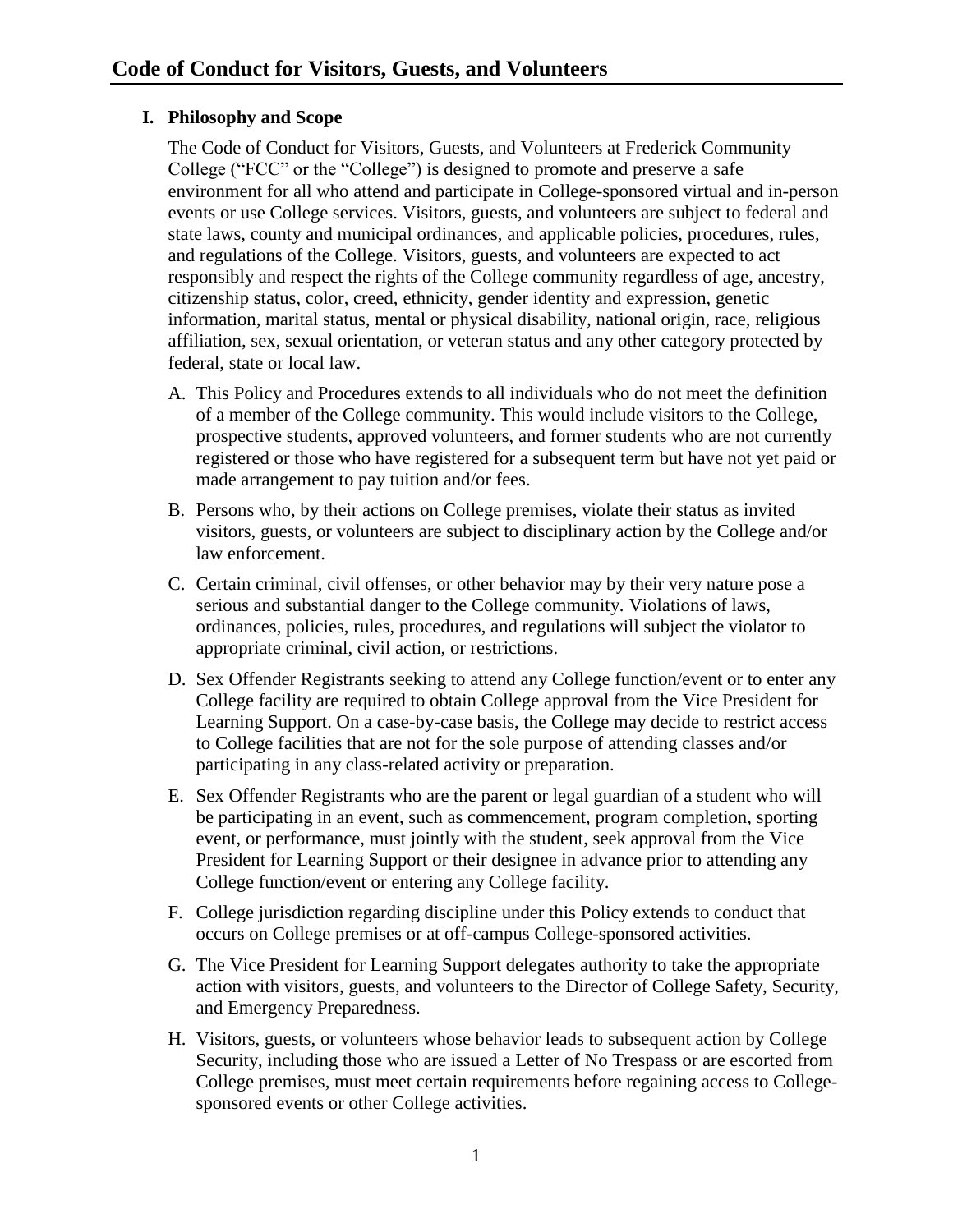### <span id="page-2-0"></span>**II. Definitions for the Purpose of this Code**

- A. **"College"** refers to Frederick Community College and, collectively, those responsible for its control and operation and applies to all sites at which the College conducts classes and/or activities.
- B. **"College community"** refers to trustees, students, and all employees of the College as well as any independent contractors or other third parties to the extent articulated under contractual agreements.
- C. **"College premises"** refers to buildings or grounds and online platforms owned, leased, operated, controlled, supervised, or temporarily used by the College.
- D. **"College-sponsored activity"** refers to any activity that is initiated, authorized, or supervised by the College, or that involves representation of the College.
- E. **"Letter of No Trespass"** refers to an order given to a visitor or guest indicating they have violated a College policy or procedure and that they are prohibited from participating in a College-sponsored activity or being present on College premises. A Letter of No Trespass prohibits the recipient from returning to any College-sponsored event or location until rescinded as noted in letter.
- F. **"Student"** refers to an individual who is registered at the College, either full or parttime, in a credit or continuing education class or classes, who has either paid or made arrangement for payment of tuition and/or fees.
- G. **"Visitors and guests"** refers to any person who is not a member of the College community who is on College premises.
- H. **"Volunteers"** refers to individuals who are not members of the College community, but have had background checks and have been officially approved to serve as volunteers at the College.

### <span id="page-2-1"></span>**III. Responsible Senior Leader and Responsible Office**

Vice President for Learning Support Office of the Vice President for Learning Support

### <span id="page-2-2"></span>**IV. Entities Affected by this Policy and Procedures**

Visitors, guests, and volunteers.

### <span id="page-2-3"></span>**V. Procedures**

### **A. Rights and Responsibilities of Visitors, Guests, and Volunteers**

Visitors, guests, and volunteers to the College have certain rights and also bear certain responsibilities.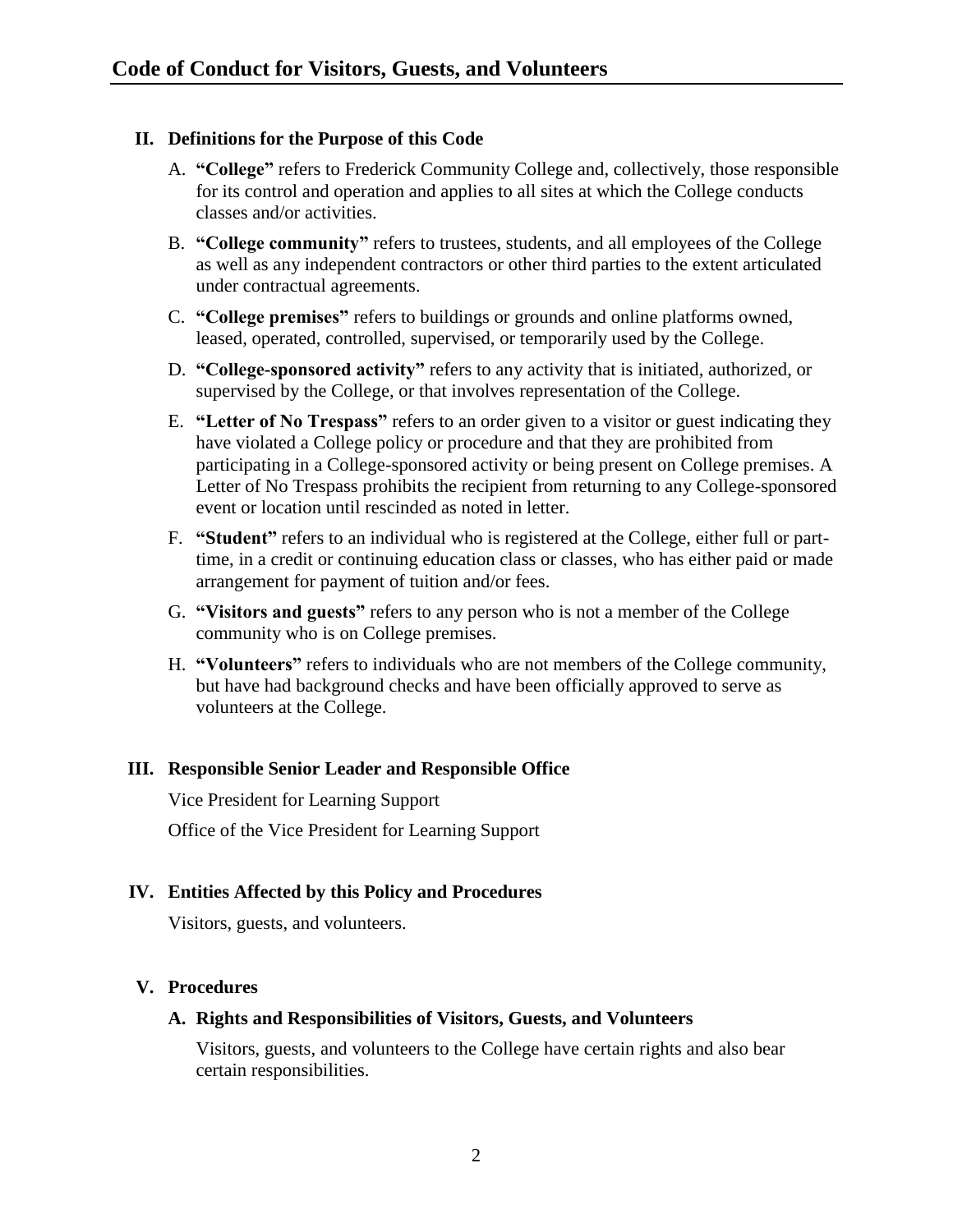- 1. Visitors, guests, and volunteers have the right to freedom of speech, assembly, advocacy, and inquiry. They are responsible for complying with applicable College policies, procedures, rules, and regulations.
- 2. Visitors, guests, and volunteers are responsible for exercising their right of personal expression in a manner that is not disruptive or defamatory.
- 3. Visitors, guests, and volunteers are responsible for respecting the rights of others.
- 4. Frederick Community College is a family-friendly institution that welcomes children to participate in a number of programs and activities. The College recognizes that visitors and guests often need to bring children (defined as persons under the age of 16 who are not students at the College) to the College. Children must at all times be under the direct supervision of a parent, guardian, or an adult. Children must observe the Code of Conduct for Visitors, Guests, and Volunteers. Volunteers should not bring their children to the College when serving in that role.

### **B. Prohibited Conduct and Response**

The Code of Conduct for Visitors, Guests, and Volunteers addresses behavioral actions. The College reserves the right to take criminal and civil action against visitors, guests, and volunteers for misconduct not specifically identified in this Code.

The College adheres to the [National Junior College Athletic Association](http://mvp.njcaa.org/FileManagerFiles/championshipbids/2017-18%20ChampBid%20Supporting%20Docs/NJCAA%20SPORTSMANSHIP%20POLICY%20%26%20CODE%20OF%20CONDUCT.pdf)  (NJCAA) [guidelines](http://mvp.njcaa.org/FileManagerFiles/championshipbids/2017-18%20ChampBid%20Supporting%20Docs/NJCAA%20SPORTSMANSHIP%20POLICY%20%26%20CODE%20OF%20CONDUCT.pdf) related to the behavior of visitors, guests, and volunteers at athletic events.

When the actions of visitors, guests, and volunteers rise to the level of criminal behavior, or when they fail to respond to a directive issued by College Security personnel, they are issued a written order or subsequently sent a Letter of No Trespass. In these instances, visitors, guests, and volunteers are escorted by College Security or the Frederick Police Department from College premises or the College-sponsored activity if applicable. A copy of the Letter of No Trespass is then sent by College Security to the Frederick Police Department. Letters of No Trespass are in effect for a period of no less than one year from the moment they are ordered, unless otherwise specified by the Director of College Safety, Security, and Emergency Preparedness.

#### **C. Procedure to Return after Issuance of a Letter of No Trespass from the College**

Any visitor, guest, or volunteer who is issued a Letter of No Trespass must meet with the Dean of Students through virtual, telephone, or in-person appointment to seek permission to return.

The visitor or guest may be placed on probationary status, denied access, or issued a warning depending upon the circumstance of the Letter of No Trespass.

Visitors, guests, and volunteers who have been issued a Letter of No Trespass will not be able to attend a College-sponsored activity or return to campus until the date of expiration as issued in the Letter of No Trespass.